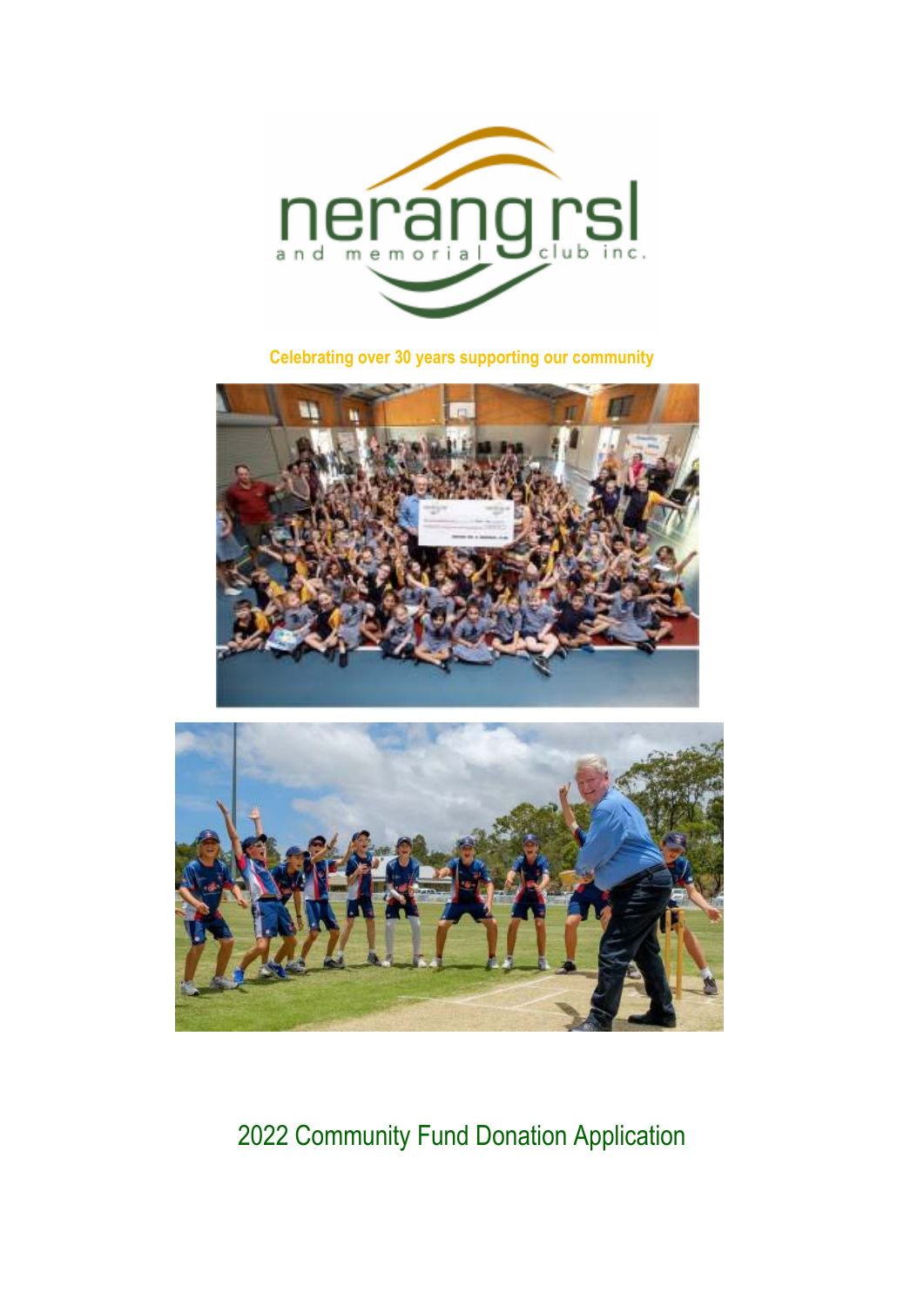

# **COMMUNITY FUND DONATION GUIDELINES**

#### **Mission**

To provide an appropriate level of support to local community organisations who, without this support, would find it difficult to achieve their organisational goals.

#### **Purpose**

The Nerang RSL & Memorial Club Inc. Community Fund Donations has been established to provide support to the local community in which we operate.

The Nerang RSL & Memorial Club Inc. Community Fund Donations will provide direct grants for charitable/welfare, sporting/recreation & community organisations to help make our local communities a better place to live, work and play.

We welcome and invite applications from the eligible individuals and organisations that provide vital local services within Nerang and surrounding communities.

#### **Nerang RSL aims to contribute to improve the social cohesion of the community by:**

- *(a) Providing support to projects or service providers that improve the health and welfare of less advantaged community members*
- *(b) Support initiatives that broaden the scope of sports participation within the local community*
- *(c) Support initiatives that increase and broaden the scope of arts, music and cultural participation and development within the local community*
- *(d) Support and encourage community groups who actively participate in the development of community activities*
- *(e) Provide support for the development of life skills within the youth of the community*
- *(f) Support and develop innovative responses to identify community issues that impact on family life*
- *(g) Provide support to community issues that deliver community events*

#### **Grant Amounts:**

The Nerang RSL & Memorial Club Inc. provides support through financial and in-kind assistance to a variety of community organisations.

Community Fund Donations range from \$500 per application. Requests for non-monetary items and below the \$500 will be considered on a monthly basis at Managements discretion.

#### **Funding Dates**

- Applications open 1<sup>st</sup> January 2022
- Applications close 24<sup>th</sup> April 2022
- Presentation date to be confirmed by Management.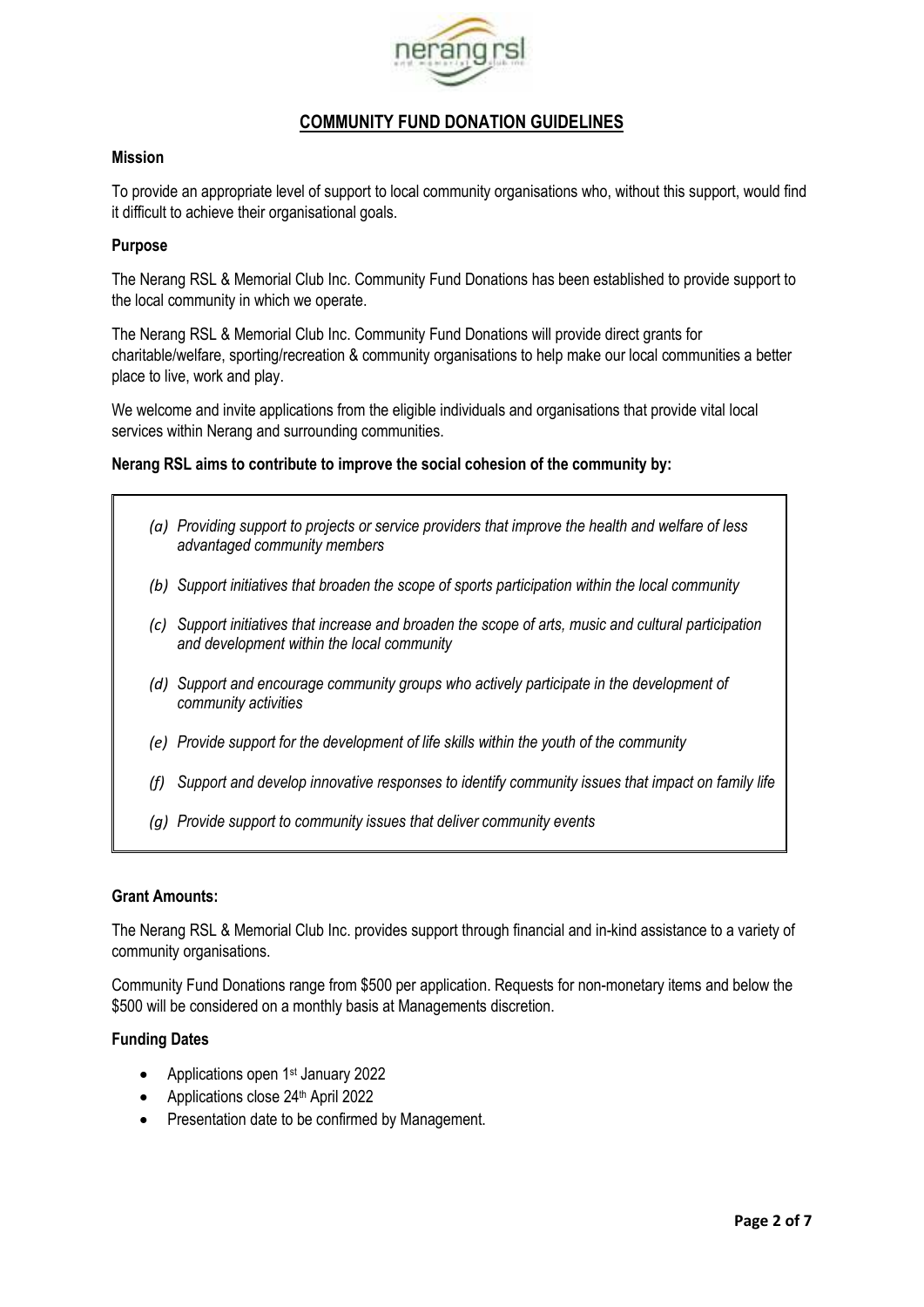

**The Funding Guidelines** will assist you to determine your organisation's eligibility for a Nerang RSL & Memorial Club Inc. Community Fund Donation. This information will be assessed by the Management Committee who will consider each application in its eligibility and merit.

# **Application criteria:**

- Application is eligible to receive funding
- Application meets a significant and demonstrable need in the local community
- Application is based on sound research and has a strong likelihood of meeting its objectives
- Incomplete applications will not be assessed
- If time constraints apply to the funding, this should be noted in your application
- Keep a copy of your application form and written funding submission for your own records and in case of request

# **Eligible Applicants**

Applicants must demonstrate that they fall within the following eligibility guidelines:

- Applicant/s (on behalf of the organisation) must be a financial member of Nerang RSL & Memorial Club Inc.
- If applicant is a minor then their guardian, sporting coach or suitable representative are to be financial members of the Nerang RSL & Memorial Club Inc. to be eligible for consideration.
- The applicant is a community based not-for-profit organisation, small community based organisation, community support group, and community based sporting organisation/individual, charitable organisation or state school.
- The organisation must reside or be based within the Nerang and surrounding community and demonstrate a benefit to the community.

# **Ineligible Organisations:**

- Businesses
- Political or secretarial organisations
- Trade Unions
- Professional associations (e.g. Law Society)
- Organisations registered as companies incorporated for profit making purposes
- Non-Deductable Gift Recipients Ineligible projects include:
	- o Projects outside the Nerang and surrounding community
	- o General fundraising appeals
	- o Overseas travel

# **Evaluation**

- Each grant application will be considered in its merit along with all other applications. The Management Committee may, at their discretions, choose only to part fund an application.
- All applicants will receive notification of an outcome, whether successful, unsuccessful or ineligible within thirty (30) days of the closing date for applications.
- Successful applicants will be published in external publications, media and listed on the Nerang RSL & Memorial Club Inc. website for public information including photographs.
- Grant recipients will be required to attend a presentation ceremony at the Nerang RSL & Memorial Club Inc.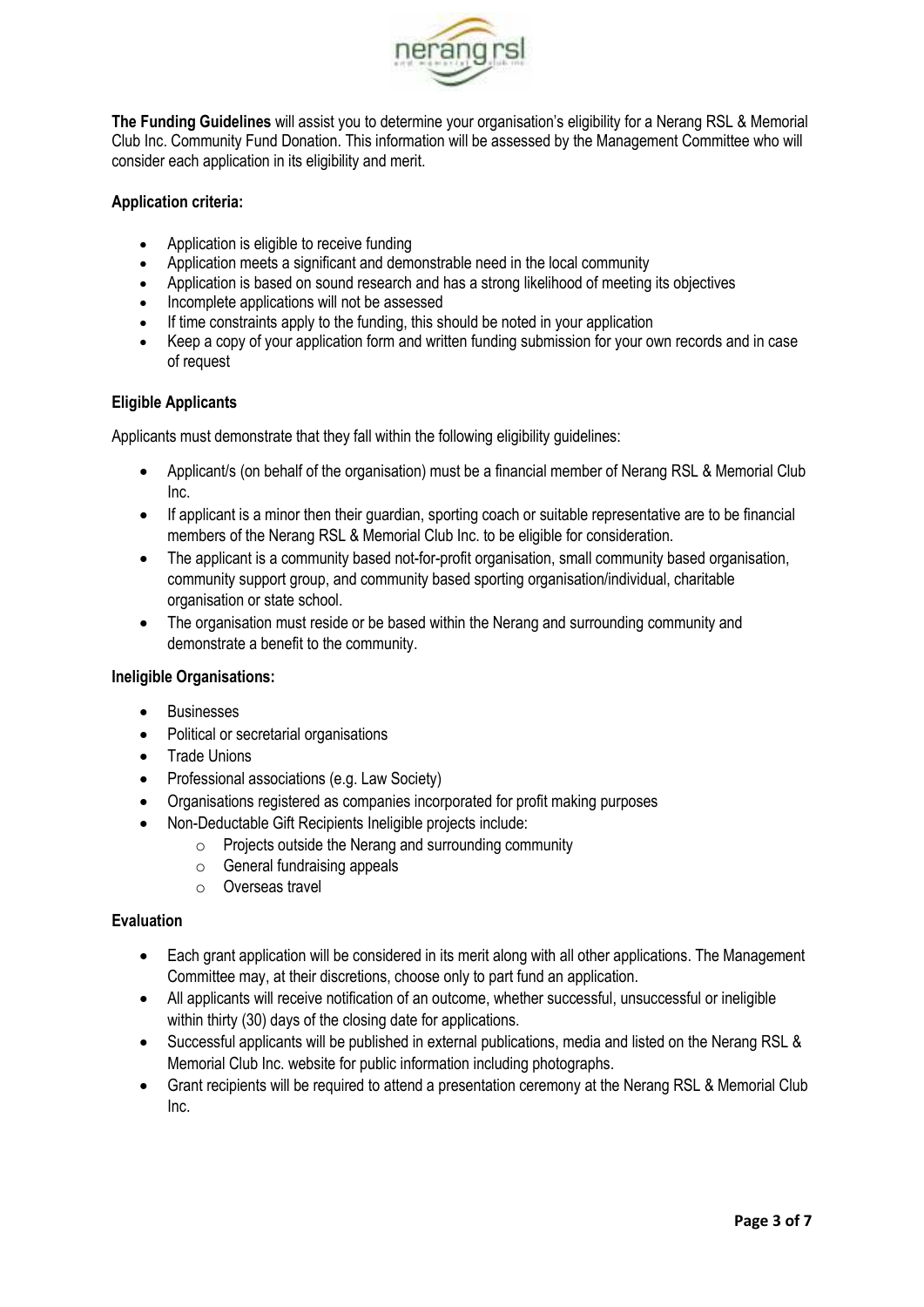

# **Other Conditions**

- Representatives of the Nerang RSL & Memorial Club Inc. may visit any applicant at times and on conditions agreed between the parties to inspect projects.
- The Management Committee may attach special conditions to a donation, such as reporting requirements and/or acquittal reports. Any special conditions will be outlined in writing upon written approval of funding. By accepting the donation, you agree to meet any special requirements.
- Grants will be deposited via EFT to your nominated bank account. Please allow 7 to 14 days for processing from the Presentation date.
- The decision regarding successful applicants will be final and no correspondence will be entered into.
- Successful applicants of a Community Fund Donation are required to acknowledge and/or recognise this financial support by:
	- $\circ$  In any relevant publicity
	- $\circ$  On the recipients website and/or social media
	- o At appropriate functions; and
	- o In relevant documents such as Newsletters and Annual Reports
- All documents supporting payments must be on commercial terms. Any contract entered into with a supplier/contractor will be on commercial terms to ensure no conflict of interest issues arise between the organisation, its members and suppliers.

**Only applications submitted on a Nerang RSL & Memorial Club Inc. Application Form will be accepted.**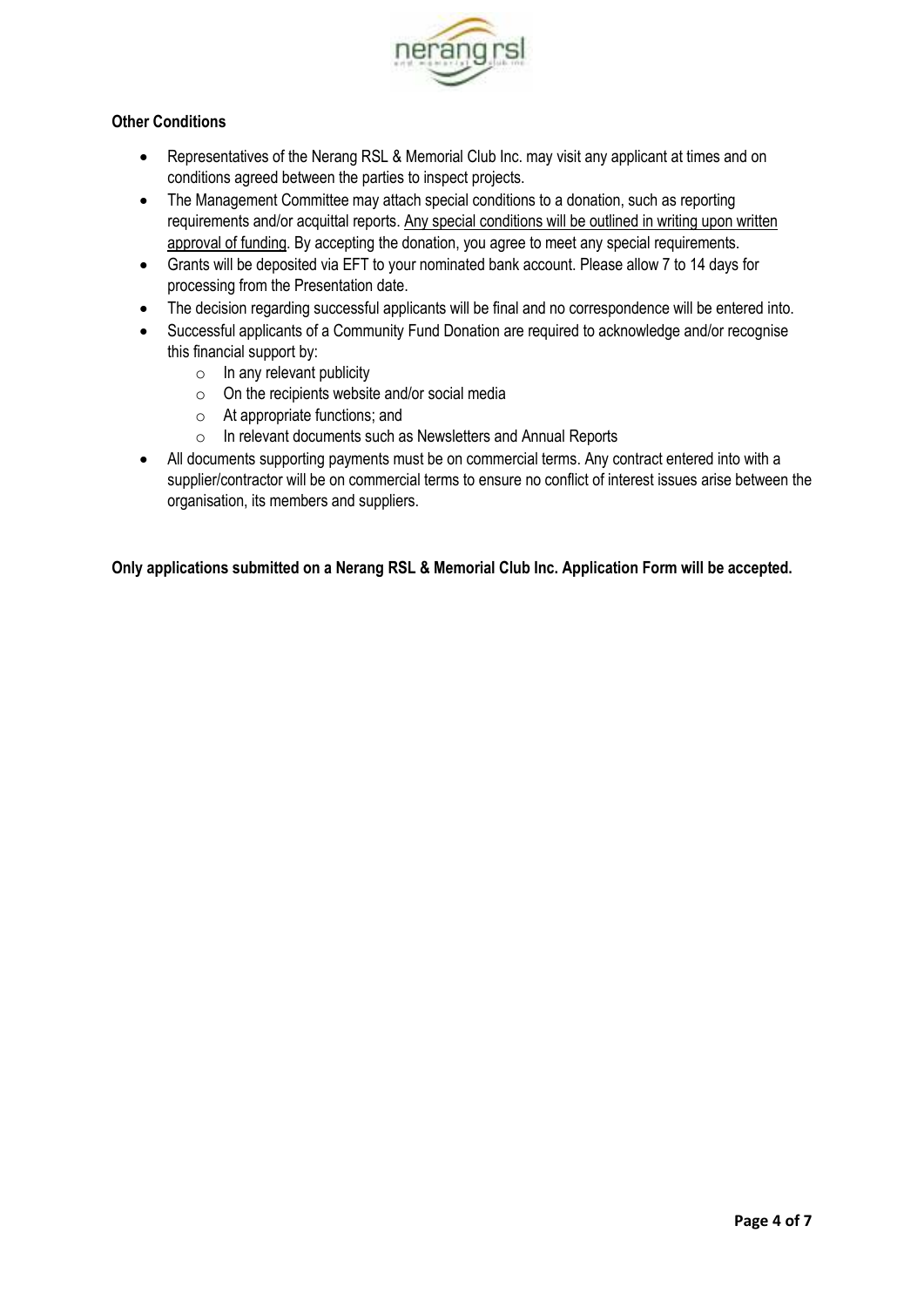

# **Application for Community Donation**

Applicant should read the guidelines carefully before completing the application form. Please answer each question fully, if the space provided is insufficient, expand your statement on a separate sheet.

> Enquiries can be directed to Member Services Phone: 07 5578 1222 Email: info@nerangrsl.com

When completed please forward the application form and any attachments to: The Secretary Nerang RSL & Memorial Club Inc. PO Box 119, Nerang QLD 4211

Incomplete copies will not be considered for funding.

Application Deadline: 24th April 2022 at 5:00pm.

#### **ORGANISATION DETAILS:**

Name of Organisation

Postal Address

Postcode:

Street Address

Postcode:

#### **PRIMARY SERVICE PROVIDED BY ORGANISATION:**

Please select the option that **best** describes the type of work of the organisation:

 Charitable & Welfare Sporting & Recreation Community Organisation Other (specify) ………………………………………………………………………………………………………...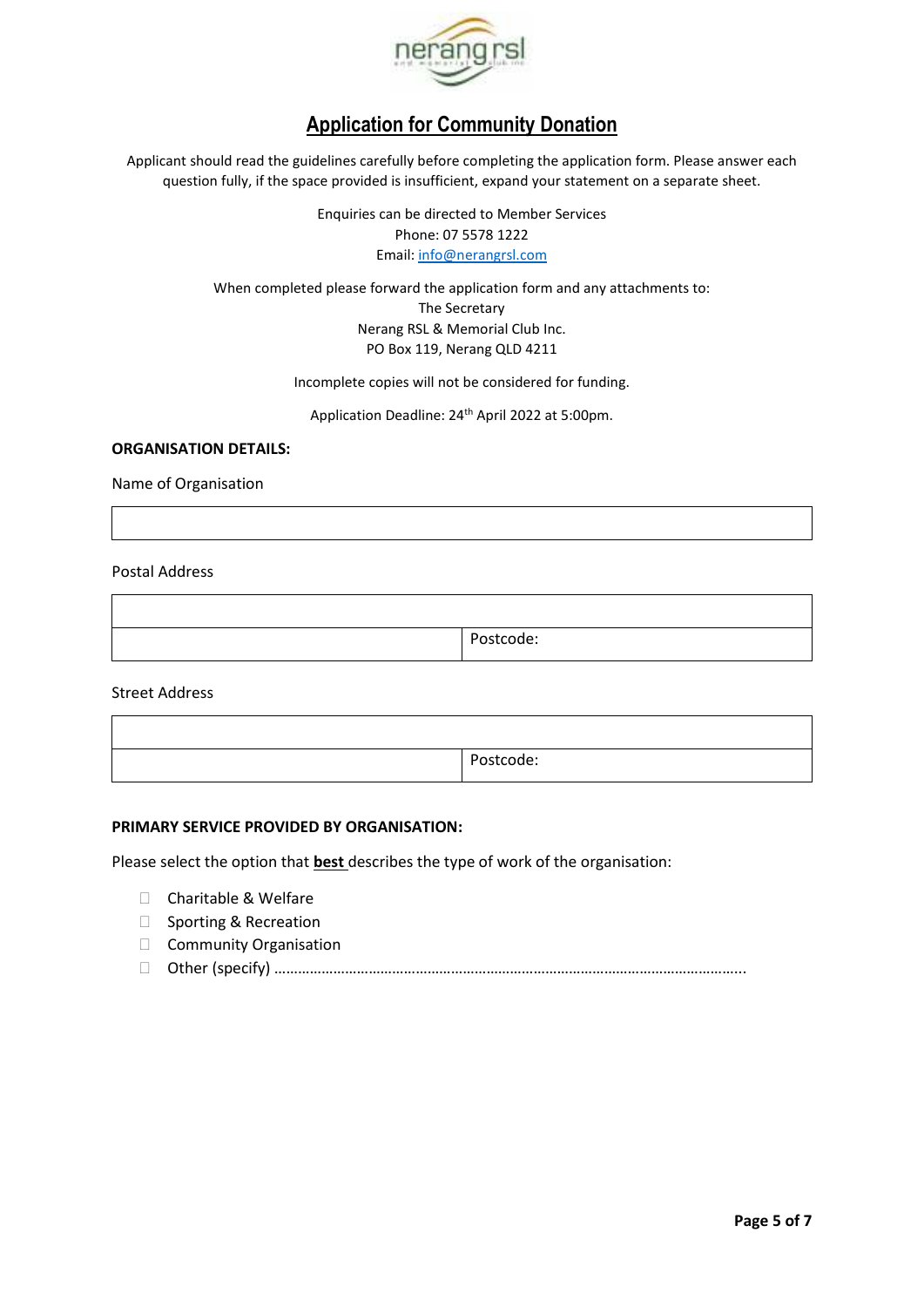

| <b>CONTACT PERSON (For enquiries during business hours):</b> |            |       |                                                                                              |  |  |
|--------------------------------------------------------------|------------|-------|----------------------------------------------------------------------------------------------|--|--|
| Title:<br>Mr<br><b>Mrs</b>                                   | Miss<br>Ms | Other |                                                                                              |  |  |
| <b>Full Name</b>                                             |            |       | Nerang RSL Member No. #                                                                      |  |  |
|                                                              |            |       |                                                                                              |  |  |
| Position in Organisation                                     |            |       |                                                                                              |  |  |
|                                                              |            |       |                                                                                              |  |  |
| <b>Contact Details</b>                                       |            |       |                                                                                              |  |  |
| Phone No:                                                    |            |       |                                                                                              |  |  |
| Email                                                        |            |       |                                                                                              |  |  |
|                                                              |            |       | ACCOUNTABLE OFFICER (The accountable officer in most cases is the President or Chairperson): |  |  |
| Title:<br>Mr<br>Mrs                                          | Miss<br>Ms | Other |                                                                                              |  |  |
| <b>Full Name</b>                                             |            |       | Nerang RSL Member No. #                                                                      |  |  |
|                                                              |            |       |                                                                                              |  |  |
| Position in Organisation                                     |            |       |                                                                                              |  |  |
|                                                              |            |       |                                                                                              |  |  |
| <b>Contact Details</b>                                       |            |       |                                                                                              |  |  |
| Phone No:                                                    |            |       |                                                                                              |  |  |
| Email                                                        |            |       |                                                                                              |  |  |

# **Briefly summarise what your organisation is:**

# **How many members in your organisation?**